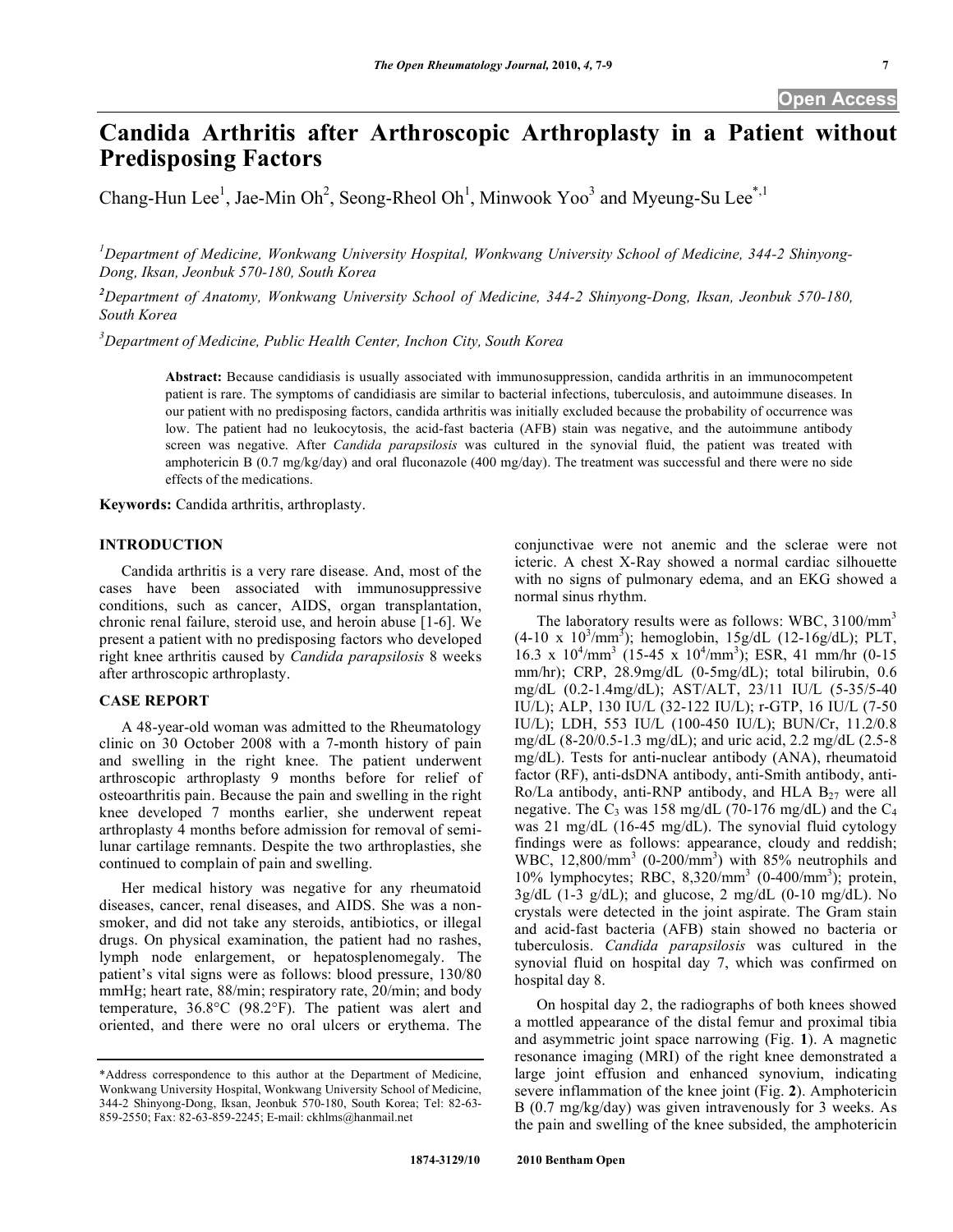### **8** *The Open Rheumatology Journal, 2010, Volume 4 Lee et al.*

B was discontinued and oral fluconazole (400 mg/day) was prescribed for 6 months. The last culture of synovial fluid was negative for *C. parapsilosis* and the patient had no complaints of pain or swelling.



**Fig. (1).** Radiographs of both knee shows mottled appearance of distal femur and proximal tibia and also asymmetric joint space narrowing.

# **DISCUSSION**

 Candidiasis is uncommon in immunocompetent patients. Most affected patients who develop candidiasis in the knee are immunosuppressed with predisposing factors. For example, candidiasis is associated with autoimmune disease, HIV, chronic steroid use, cancer cachexia, and recreational drugs [1, 2, 5-7]. Our patient had a negative medical history with respect to immunosuppression, and did not have postoperative neutropenia. The patient reported herein complained of pain and swelling in the right knee, and *C. parapsilosis* was cultured from the synovial fluid of the knee 8 weeks after arthroplasty.

 Septic arthritis or tuberculosis was initially suspected, and *Candida* was not considered as a cause because it is rarely reported in an immunocompetent patient; however, postoperative infectious arthritis caused by bacteria or tuberculosis is not rare in an immunocompetent patient [8]. Although symptoms of candida arthritis are similar to septic arthritis or tuberculosis, the incidence of candidiasis is much lower [9]. If a patient develops pain and swelling with rapid destruction of the knee on postoperative radiographs, septic arthritis or tuberculosis must be suspected prior to candida arthritis.

 Having osteoarthritis in the right knee for a lengthy period of time, the patient had an arthroplasty without transplantation of prosthesis. There was no evidence of immunosuppression before or after surgery. The arthroscopic arthroplasty was performed under aseptic conditions. It has been reported that knee arthroplasty can cause candida arthritis, yet minimally invasive procedures such as arthroscopy have been not considered as a predisposing factor [10]. Postoperative infections occur in about 0.4% of patients when the arthritis is treated with arthroscopy [11].



Fig. (2). Gadolinium enhanced  $T_1$  weight MRI of right knee shows large amount of joint effusion and enhanced synovium indicating inflammatory arthritis.

 Candida arthritis is treated with joint debridement and antifungal medications, such as amphotericin B (0.5~1 mg/kg/day) and fluconazole (400mg/day) [12, 13]. If a knee infection results, removal of the prosthesis is also necessary [14]. The treatment of candida arthritis has not been established. Indeed, some cases of candida arthritis have been treated without the removal of prosthesis [13]. The response to fluconazole is variable. Because successful treatment with amphotericin B has been more reported, we initiated treatment with amphotericin B, which was changed to fluconazole 3 weeks later. A long-term survey of candida demonstrated that fluconazole had fewer side effects and a superior antifungal effect than amphotericin B [15].

 This represents the first report of candida arthritis developing in a patient without predisposing factors following arthroscopic arthroplasty. Candidiasis is generally asymptomatic, or only has pain and swelling in the knee [9], thus many cases are aggravated by a late diagnosis. If a patient complains of pain and swelling in the knee after arthroscopy, the possibility of a fungal infection should be